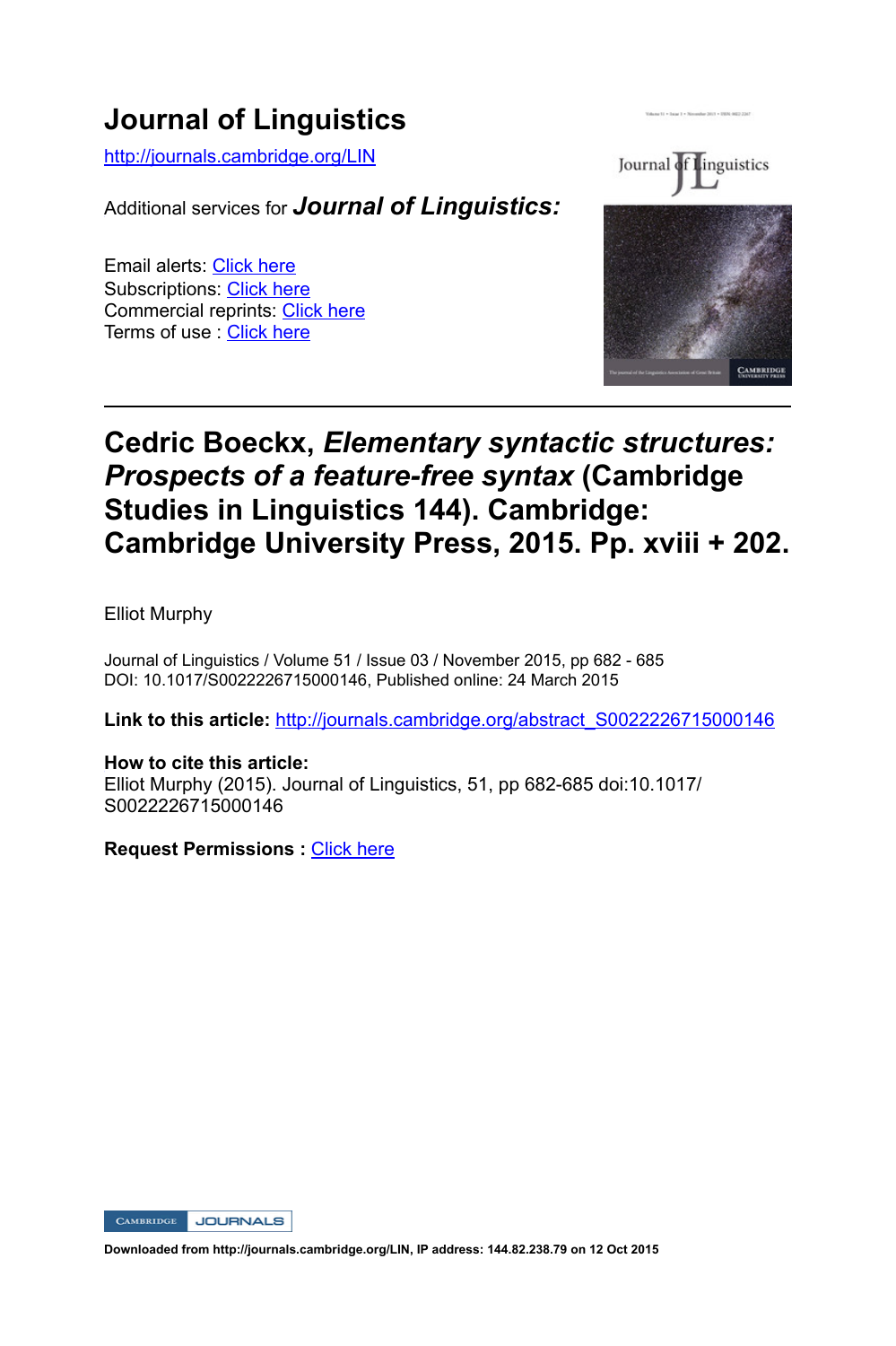

#### JOURNAL OF LINGUISTICS

James, Carl. 1980. *Contrastive analysis*. London: Longman.

- Johansson, Stig. 2007. *Seeing through multilingual corpora: On the use of corpora in contrastive studies*. Amsterdam: John Benjamins.
- Krzeszowski, Tomasz P. 1990. *Contrasting languages: The scope of contrastive linguistics*. Berlin: Mouton de Gruyter.
- Marzo, Stefania, Kris Heylen & Gert de Sutter. 2012. Developments in corpus-based contrastive linguistics. In Stefania Marzo, Kris Heylen & Gert de Sutter (eds.), *Corpus studies in contrastive linguistics* (Benjamins Current Topics 43), 1–6. Amsterdam: John Benjamins.
- Talmy, Leonard. 2000. *Toward a cognitive semantics*, vol. I: *Concept structuring systems*. Cambridge, MA: The MIT Press.

*Authors' addresses: School of Foreign Languages, Beihang University, No.37 Xueyuan Road, Haidian District, 100191, Beijing, China (Lyu) siqilv@buaa.edu.cn (Wang)*

*eenawang@163.com*

(Received 29 June 2015)

*J. Linguistics* 51 (2015). doi:10.1017/S0022226715000146 c Cambridge University Press 2015 First published online 24 March 2015

Cedric Boeckx, *Elementary syntactic structures: Prospects of a feature-free syntax* (Cambridge Studies in Linguistics 144). Cambridge: Cambridge University Press, 2015. Pp. xviii + 202.

Reviewed by ELLIOT MURPHY, University College London

Cedric Boeckx's *Elementary Syntactic Structures* argues for a 'Gestalt shift' in our perception of the syntax–lexicon relation. Its central claim is that the popular 'lego' model of syntax is misguided, and that syntax is in fact completely free of lexical influence. The book is terse and witty throughout, exposing the stipulative nature of some of the most enduring assumptions of generative linguistics, with Boeckx noting early on: 'Saying that it is *the*P that c-commands *many*P (or [Determiner Phrase], [Quantifier Phrase]), and not the other way around, is not very different from saying that *the many men* is okay but *many the men* is not' (14). The book argues that Hornstein's (2001: 215) suggestion that replacing modules with particular features is an advance is incorrect, since linguistic modules 'live on disguised as features' (19), yielding a kind of massive modularity (in the form of the cartographic project) that many believe was left behind in the early 1990s.

These concerns become particularly vivid when we also acknowledge that the only domain in which minimalism has significantly departed from Governmentand-Binding theory is in its emphasis on computational efficiency and 'third factors', or principles not specific to language. Chomsky (2014), for instance, reduces the Extended Projection Principle (EPP) and the Empty Category Principle (ECP) to applications of minimal computation, but so long as he employs only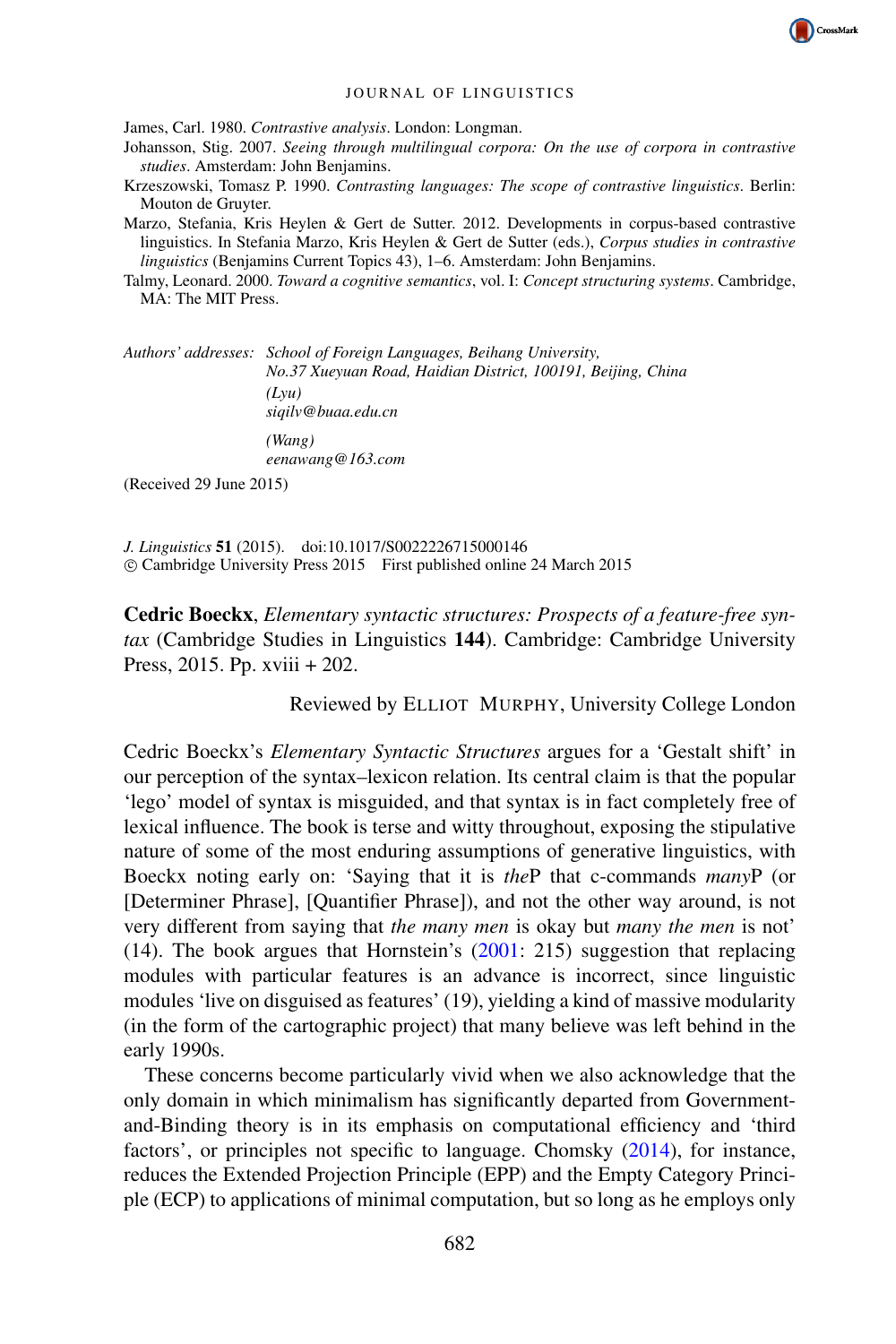#### **REVIEWS**

computational efficiency as his primary explanatory tool, unification of linguistics with other biological sciences will be hindered, if only because neurobiological operations range outside the realm of maximal efficiency.

Perhaps more worrying for the biolinguist is Boeckx's contention that the lexicon (as it stands) is a barrier to seeing syntax as part of the brain, since it forces linguists to claim that syntax applies only to something so domainspecific as a lexicon. Features were useful in early minimalism when exploring and revealing properties of the human computational system such as Last Resort, but they nevertheless – like 'Broca's area' and 'binding domain' – fell short of the full story. Features in syntax today act like genes in the early Neo-Darwinian Modern Synthesis, being all-powerful, and leading to what Boeckx terms 'the selfish lexeme' to complement the selfish gene. This leads him to reject what he calls 'lexicocentrism' ('a remnant of philological thinking' (147)), advocating instead anti-lexicalist biolinguistics.

Minimalists often claim to be approaching syntax and Universal Grammar (UG) 'from below', while in reality they approach it from the lexicon, in this sense not departing significantly from the medieval grammarians. Boeckx puts the matter bluntly: 'It's high time we realize that if genes like FOXP2 can be a linguist's nightmare . . . features are a biolinguist's nightmare' (148). Minimalism suffers from 'featuritis'; that is, an obsession and over-reliance on features to do the work of linguistic computation and interfacing. Relatedly, how featurebundles are constructed to begin with is almost never addressed by minimalists (although see Svenonius 2012). Rizzi's recent proposals regarding (minimal) heads as bundles of features present no way of distinguishing heads from other feature-bundles as phrases. There is no dividing line, it seems, and we are back in the Land of Arbitrariness and Stipulation.

Boeckx notes that an approach with any degree of biological adequacy must propose atomic pre-syntactic lexical items, with the lexicon being structureless. Merge must consequently be trigger-free, constrained only in virtue of it being embedded inside cognitive systems which impose their own demands. This approach is called 'Merge- $\alpha$ ', in the spirit of Government-and-Binding theory's Move-α. Lexical items are taken to be triplets, composed of an edge feature (permitting it to be merged with other objects) and two interface indices. Boeckx assumes that all inputs to structure building are 'flat' and atomic, something close to the usual candidates: roots of the kind Borer (2014) proposes. These units of narrow syntax are more appropriately termed 'lexical precursor cells', not being fully-fledged lexical items. Features and lexical items are related in ways similar to those of other biological components: descent with modification. This Merge- $\alpha$ framework is defended from a number of perspectives, for instance by reducing Svenonius's feature-bundling operation to 'nothing but Merge operating "in the (pre-syntactic) lexicon"' (139).

For Boeckx, all linguistic asymmetries, from the external/internal argument distinction to the binder-bindee relation, can be derived from phases – or, more accurately, from the 'stuff' of the interfaces which the basic symmetric Merge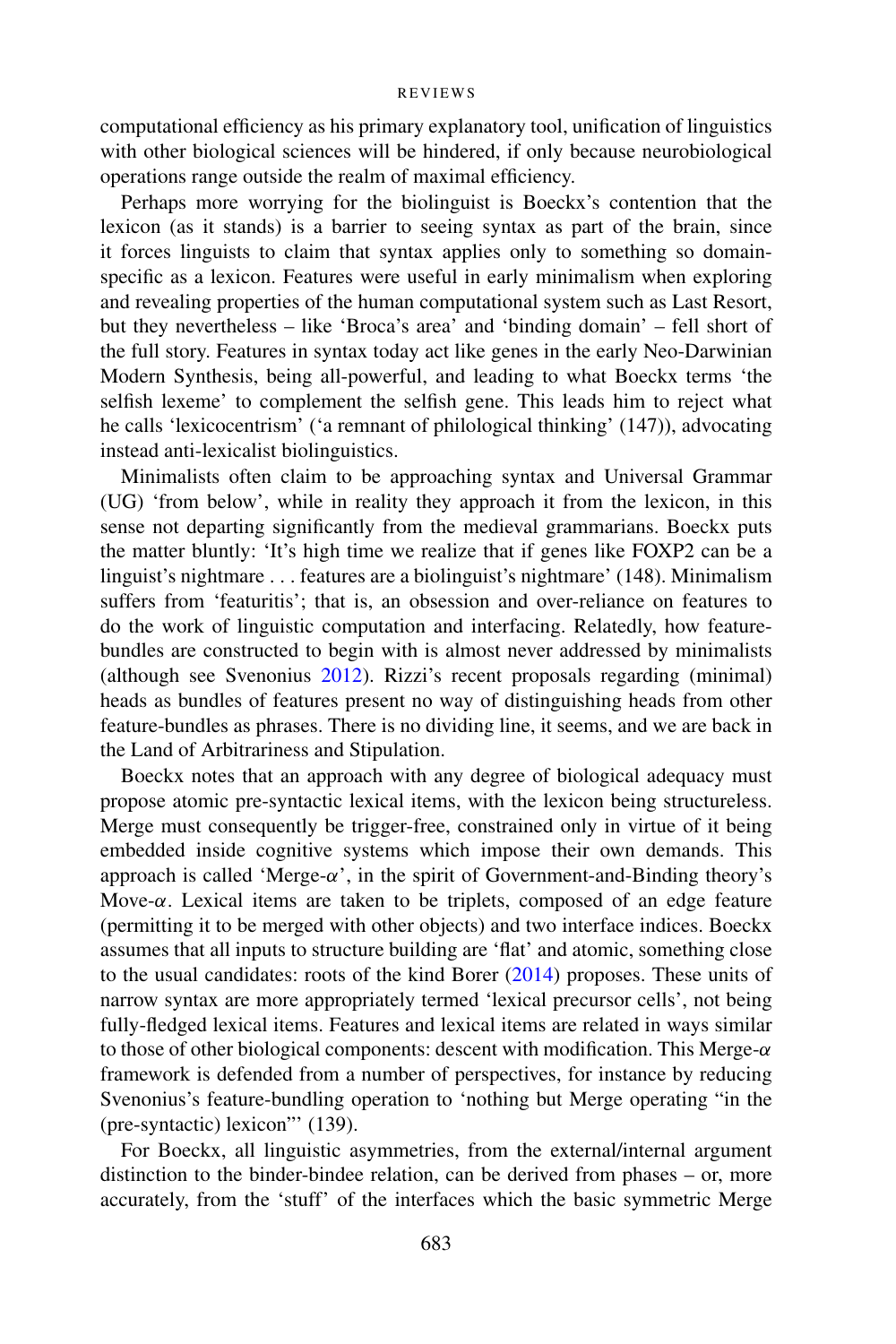operation transfers structures to. Phasal Spell-Out is thus 'a rather natural' symmetry-breaking process, since only the interior (complement) of the phase is transferred (40). This delivers to syntactic computation a phase-non-phase rhythm, which 'self-organizes', as Boeckx puts it, the otherwise unconstrained applications of Merge. Asymmetries become apparent only post-syntactically, post-Spell-Out.

These phasal commitments lead Boeckx into further detail: if phase head  $\alpha$ labels the singleton  $\beta$ , it is an 'intransitive' phase; if  $\delta$  labels the two-member set  $\{\gamma, \alpha\}$ , it is a 'transitive' phase. The traditional  $X^0$ –XP distinction is thus effectively explained in terms of a phase boundary between the merged items α and β in the set  $\{\alpha, \beta\}$ , with α the head and β the phrasal complement. For Boeckx, syntax only contains this two-category system, being blind to notions such as NOUN and VERB, which arise through general cognitive effects on the convergence of the derivation at the interfaces.

This naturally leads Boeckx to abandon pre-defined phasal categories, which he justifies in the following ingenious way: he notes that an increase in phase boundaries proportional to the size of the derivation appears to be an instance of a third factor, specifically the Menzerath–Altmann law, stated below ( $y =$ constituent size;  $x =$  linguistic construct size;  $a, b, c =$  parameters):

$$
y = a \bullet x^{-b} \bullet e^{-cx}
$$

The consequence is that, for instance, the longer the sentence, the shorter the clauses – or the longer the derivation, the shorter (and more numerous) the phases. Contrary to orthodox minimalism, it strikes Boeckx as 'wrong to believe that an increase in phase boundaries leads to greater computational complexity' (87).

Boeckx also occasionally hints that phasal Spell-Out is the key notion required for some form of 'linking hypothesis' to be drawn up between syntax and neurobiology, to use the term of neurolinguist David Poeppel (Poeppel 2014). But Boeckx never attempts to flesh out what kind of connections he has in mind. The closest we find in the book leads to perhaps only metaphorical connections between the two domains (of cyclic Spell-Out and cortical oscillations): 'Because the edge of the phase defines the portion of the derivation in which lexical items are accessible ... we could think of the edge property of lexical items as an oscillating (i.e. cyclically expressed) property' (89). Boeckx writes that '[g]iven that this is already a long book, I do not think it is the right place to go into the results' of potential linguistics-neuroscience relations (148). But the main text is only 148 pages, 177 including the preface and appendices, so it could have benefited greatly from a discussion of how its author's model of syntax deals with the neurobiological data on, for instance, syntactic composition operations (Bemis & Pylkkänen 2012, Pylkkänen, Bemis & Elorrieta 2014).

Moving beyond the derivation, Boeckx (expanding on ideas explored in Boeckx 2008) argues that grammar is 'grounded in cognitive properties likely to be shared in some way with other species . . . that in the context of an unrestricted Merge machine took on new flavors' (98). The book correspondingly contains